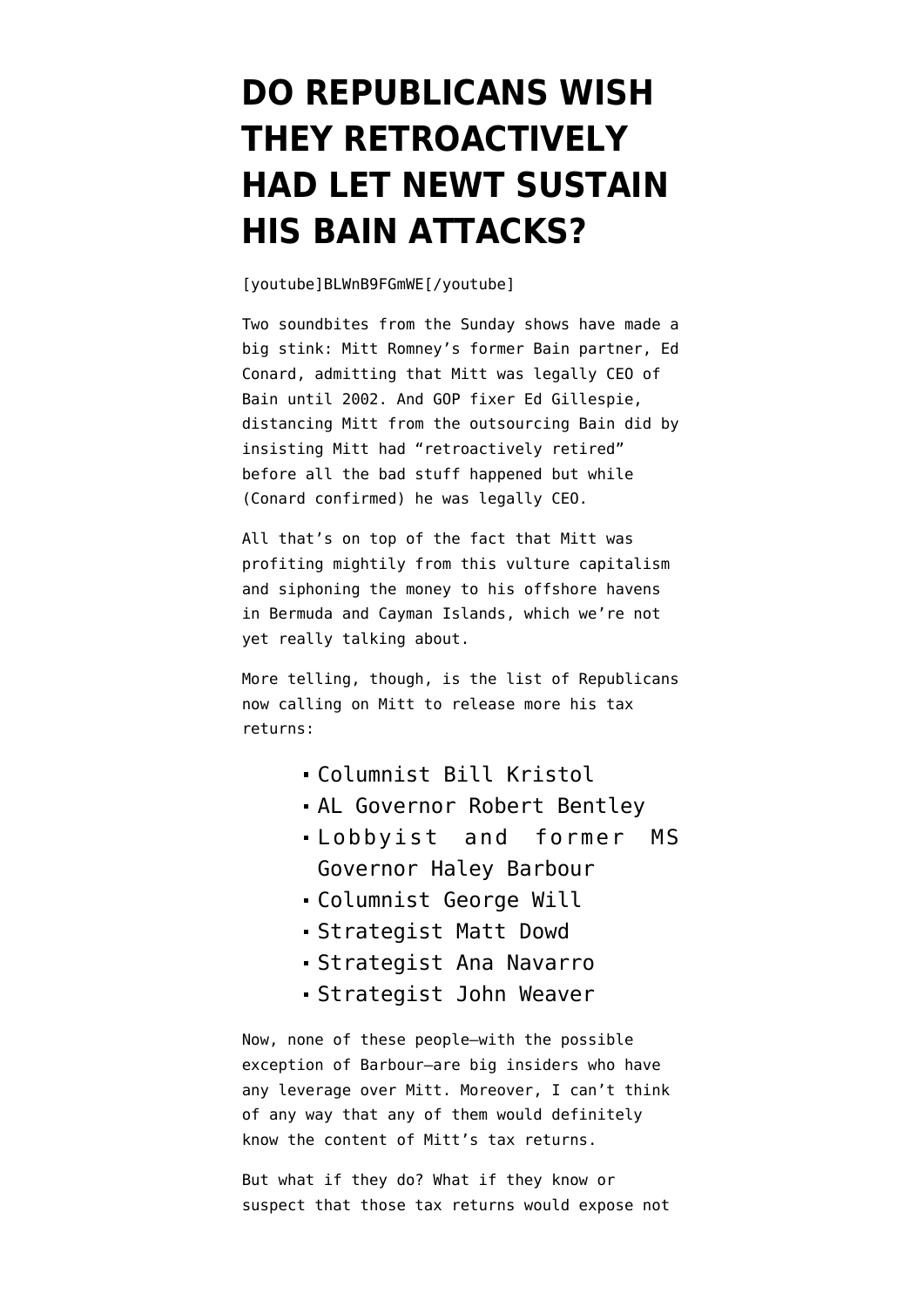just Mitt's role in Bain (including how much they paid him in salary in 2001 and 2002 to do, Mitt claims, absolutely nothing), but how much money he siphoned away to tax havens so as to avoid paying his fair share to the country he now wants to lead? What if they know the tax returns will doom his campaign, and want to force him to release them now, while they can still replace him with Chris Christie or someone else? (To be fair, with such a diverse mix of GOPers, I suspect they've got different motives for their comments, including–some of them–good faith belief releasing the forms would be best.)

Which makes me think back to the week in January when the GOP had the chance to fully expose what Mitt did at Bain–with the video Newt's SuperPAC released above–but backed off that chance. (h/t [ZachBeauchamp](http://twitter.com/zackbeauchamp/statuses/224544879169122304) for finding a working copy)

Newt released the video on January 7. By January 10, Newt [accused](http://thehill.com/video/campaign/203265-gingrich-romney-firm-bain-capital-undermined-capitalism) Mitt of undermining capitalism. But then, on January 11, he reversed himself, [claiming](http://www.politico.com/news/stories/0112/71336.html) he overstepped and asking his SuperPAC to edit the video, using the same claims of inaccuracy advanced by fact checkers that have foundered on the obvious facts included in SEC filings now. But by January 17, he was [calling](http://www.nationalreview.com/corner/288363/gingrich-calls-romney-release-tax-returns-brian-bolduc) [on Mitt](http://www.nationalreview.com/corner/288363/gingrich-calls-romney-release-tax-returns-brian-bolduc) to release his tax returns. Newt [won](http://www.washingtonpost.com/blogs/election-2012/post/south-carolina-republican-primary-live-updates-photos-video/2012/01/21/gIQADpwbGQ_blog.html) the South Carolina primary on January 21. On January 24, Mitt [released](https://www.nytimes.com/2012/01/25/us/politics/romneys-tax-returns-show-21-6-million-income-in-10.html?pagewanted=all) a single tax return, showing he paid very little in taxes and had tax shelters in Switzerland (now closed), Bermuda, and Cayman Islands, but revealing nothing about what he did in the key years in 2001 and 2002. Since Mitt won the nomination, Newt has even [warned](http://www.huffingtonpost.com/2012/05/22/newt-gingrich-bain-capital_n_1534901.html) Democrats not to attack Mitt on the same terrible Bain record he himself did.

I sort of get the feeling Newt knows what's in Mitt's tax returns. Indeed, I've seen oblique tweets from a few Republicans this weekend saying "I told you so" and paying off debts, leading me to believe more than a few Republicans tried to warn their party that this Bain thing would blow up and are now being vindicated.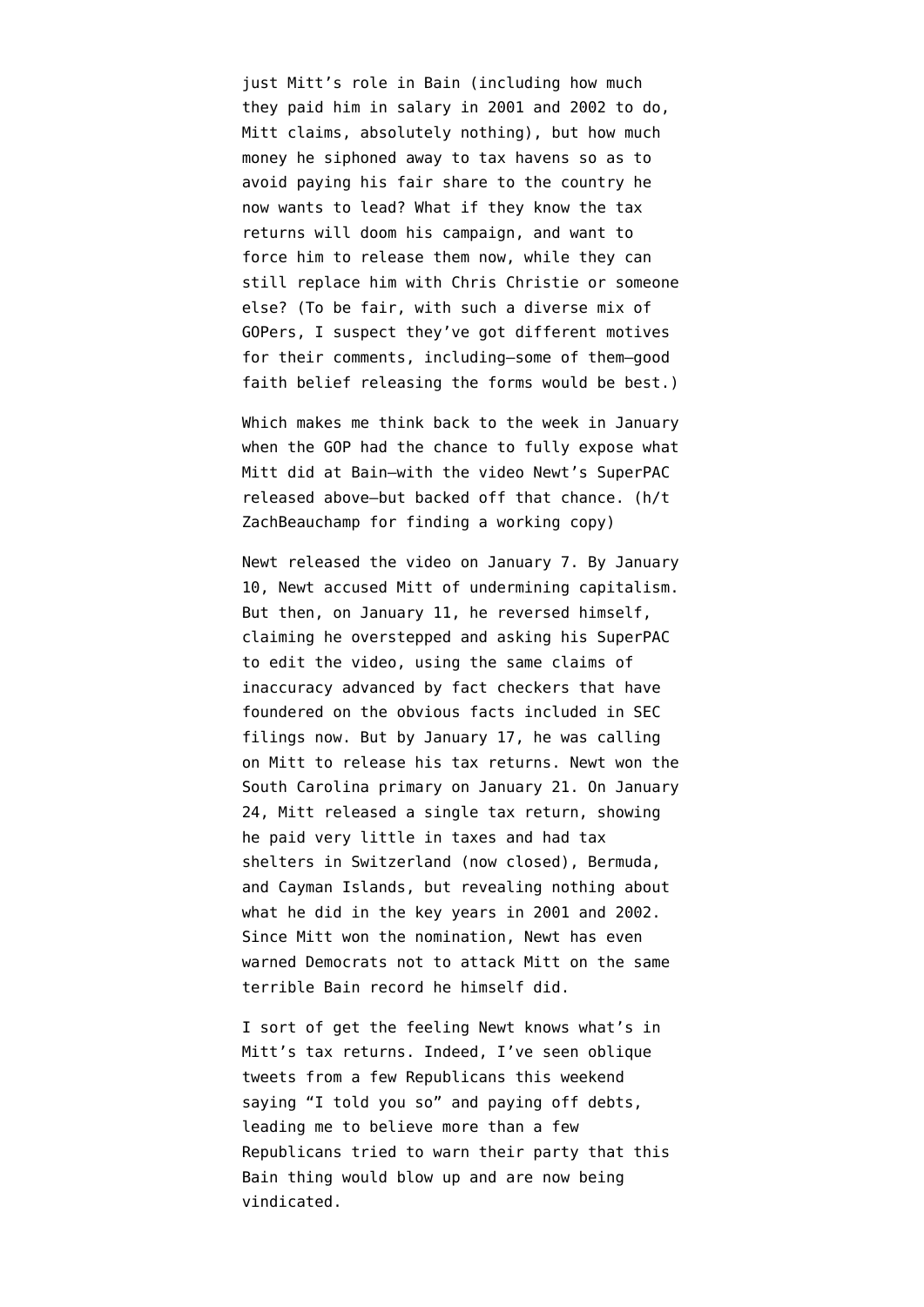In any case, I wonder (as does [Steve Benen](https://twitter.com/stevebenen/status/224567607456567296)) whether Republicans are trying to claim a mulligan, now that this Bain record has come back into play. I wonder if they're wishing that Newt had at least sustained his attacks on Mitt's Bain record, so they wouldn't be saddled with such a toxic–and potentially worsening problem–in their candidate. That's not to say the GOP actually wanted Newt to beat Romney with these attacks; he's guilty of the same arrogance and corruption, if on a smaller scale. That's not to say they liked the way obvious attacks on Bain discredited a kind of capitalism that they not only support, but is heavily funding the GOP side of this campaign (the Democratic side, too, though not as generously as it did in 2008). But had Newt sustained that attack, they probably wouldn't be dealing with Mitt's meltdown right now, and probably wouldn't be dealing with Mitt, the candidate, at all.

For the record, there's one Republican who has definitely seen Mitt's tax returns. As Brian Beutler [pointed out](http://talkingpointsmemo.com/archives/2012/07/romneys_big_tax_return_tell.php) the other day, McCain's former campaign manager Steve Schmidt saw 20 years of Mitt's tax returns when vetting Mitt to be John McCain's Veep. And at least in January–he has remained conspicuously silent during this latest flap–Schmidt said Mitt shouldn't release anymore tax returns.

> I think that he`s the front-runner in the race. I think he`s the most likely person to be the nominee of the party. And I would never advise him to disadvantage himself with issues like his taxes, against what is precedent for campaigns.

> I think that he will probably do what presidents and vice presidents typically have done with regard to the release of their taxes. But if it was good enough for John Kerry, it ought to be good enough for Mitt Romney. He shouldn`t release information that disadvantages himself and opens up a lot of attacks.